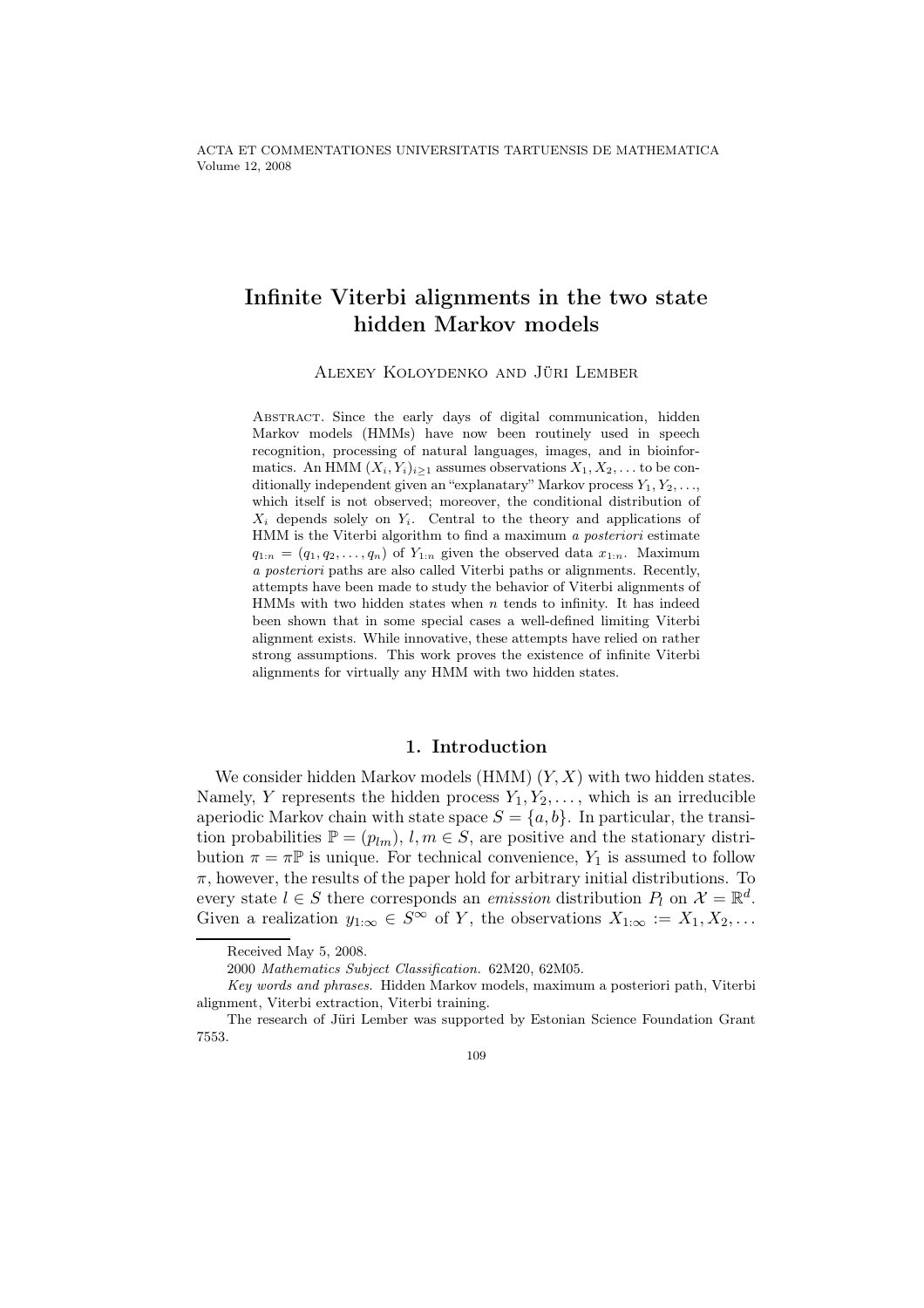are generated as follows. If  $Y_i = a$  (resp.  $Y_i = b$ ), then  $X_i$  is distributed according to  $P_a$  (resp.  $P_b$ ) and independently of everything else. We refer to this model as the (general) 2-state HMM.

In Cappé et al. (2005), HMMs are called "one of the most successful statistical modelling ideas that have [emerged] in the last forty years". Since their classical application to digital communication in 1960s (see further references in Cappé et al. (2005)), HMMs have had a defining impact on the mainstream research in speech recognition Huang et al. (1990); Jelinek (1976, 2001); McDermott and Hazen (2004); Ney et al. (1994); Padmanabhan and Picheny (2002); Rabiner and Juang (1993); Rabiner et al. (1986); Shu et al. (2003); Steinbiss et al. (1995); Ström et al. (1999), natural language models Ji and Bilmes (2006); Och and Ney (2000), and more recently computational biology Durbin et al. (1998); Eddy (2004); Lomsadze et al. (2005); Krogh (1998). Thus, for example, DNA regions can be labeled as a, "coding", or b, "non-coding", with  $P_a$  and  $P_b$  representing the respective distributions on the  $\{A, C, G, T\}$  alphabet.

Given observations  $x_{1:n} := x_1, \ldots, x_n$ , and treating the hidden states  $y_{1:n} := y_1, \ldots, y_n$  as parameters, inference in HMMs typically involves  $v(x_{1:n}),$ a maximum a posteriori (MAP) estimate of  $Y_{1:n}$ . It has now been recognized that "[in] spite of the theoretical and practical importance of the MAP path estimator, very little is known about its properties" Caliebe (2006). The same estimates are also known as Viterbi, or forced alignments and can be efficiently computed by a dynamic programming algorithm also bearing the name of Viterbi. When substituted for true  $y_{1:n}$  in the likelihood function  $\Lambda(y_{1:n}; x_{1:n}, \psi)$ , Viterbi alignments can also be used to estimate  $\psi$ , any unknown free parameters of the model. Starting with an initial guess  $\psi^{(0)}$  and alternating between maximization of the likelihood  $\Lambda(y_{1:n}; x_{1:n}, \psi)$  in  $y_{1:n}$ and  $\psi$  is at the core of *Viterbi training* (VT), or *extraction* Jelinek (1976), also known as segmental K-means Juang and Rabiner (1990); Ephraim and Merhav (2002). Resulting estimates  $\hat{\psi}_{VT}(x_{1:n}, \psi^{(0)})$  are known to be different from the maximum likelihood (ML) estimates  $\hat{\psi}_{ML}(x_{1:n},\psi^{(0)})$  which in this case are most commonly delivered by the EM procedure Baum and Petrie (1966); Ephraim and Merhav (2002); Bilmes (1998). Even if  $\psi$  were known, Viterbi alignments  $v(x_{1:n}; \psi)$  would typically differ from true paths  $y_{1:n}$ , and the long-run properties of  $v(x_{1:n}; \psi)$  are not obvious Caliebe and Rösler (2002); Caliebe (2006); Lember and Koloydenko (2007, 2008); Koloydenko et al. (2007). Furthermore, Lember and Koloydenko (2007, 2008); Koloydenko et al. (2007) propose a hybrid of VT and EM which takes into account the asymptotic discrepancy between  $\hat{\psi}_{ML}(x_{1:n},\psi^{(0)})$  and  $\hat{\psi}_{VT}(x_{1:n},\psi^{(0)})$  in order to increase computational and statistical efficiencies of estimation of  $\psi$ for n large. Thus or otherwise, an important question is how to find the asymptotic properties of Viterbi alignments, given that  $(n+1)$ <sup>th</sup> observation can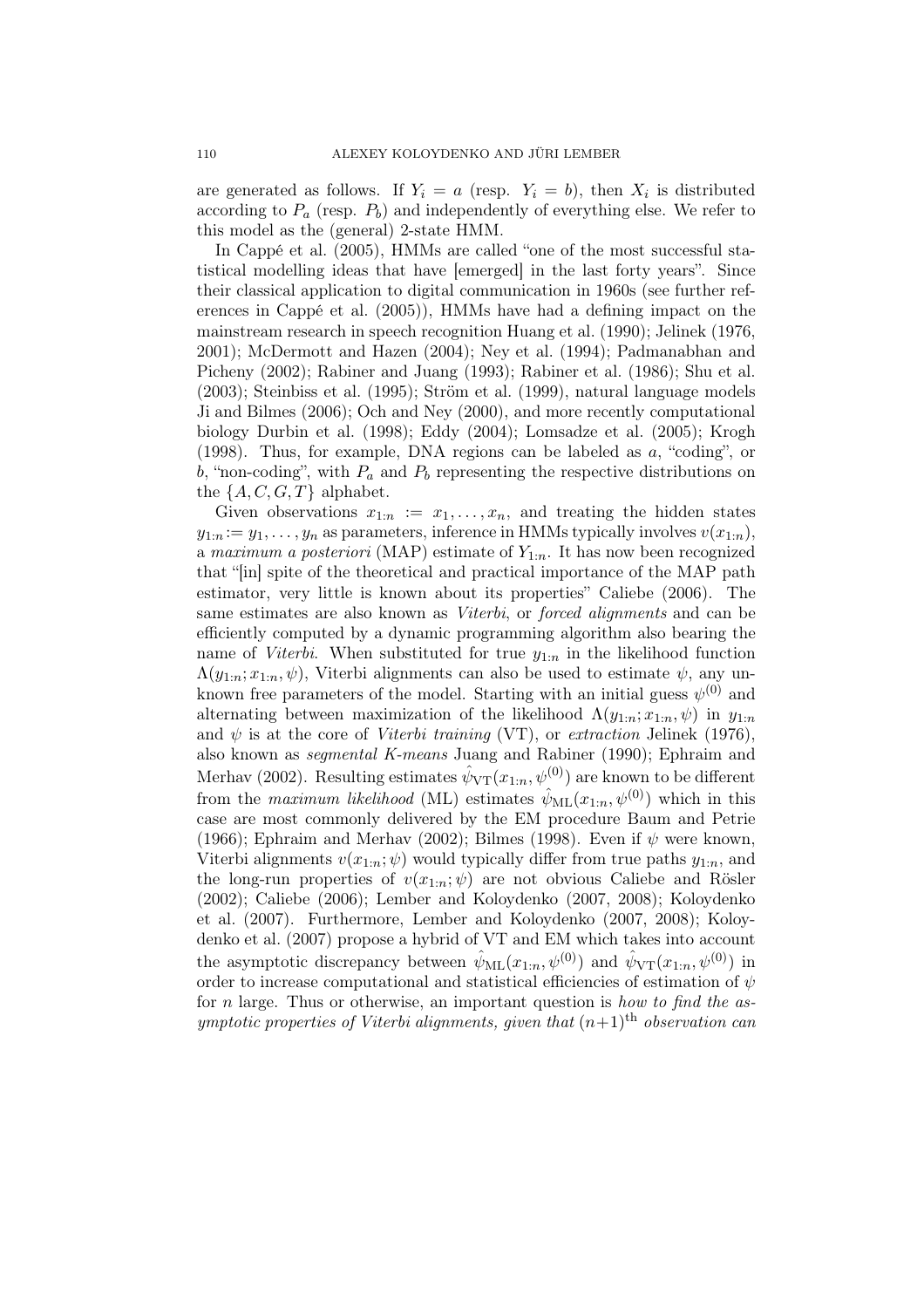in principle change the previous alignment entirely, i.e.  $v(x_{1:n+1})_i \neq v(x_{1:n})_i$ ,  $1 \leq i \leq n$ ? Do the Viterbi alignments then admit well-defined extensions? We answer this question positively in Lember and Koloydenko (2008) for general HMMs (in particular, allowing more than two hidden states) by constructing proper infinite Viterbi alignments. Generalizing and clarifying related results of Caliebe and Rösler (2002); Caliebe (2006), the approach in Lember and Koloydenko (2008) is to extend alignments *piecewise*, separating individual pieces by nodes (see §2 below). Although the construction is natural, a detailed formal proof of its correctness for general HMMs is rather long and requires certain mild technical assumptions. This paper, on the other hand, shows that in the special case of two state HMMs, the existence of infinite Viterbi alignments needs no special assumptions and can be proven considerably more easily. The results of this paper essentially complete and generalize those of Caliebe and Rösler (2002); Caliebe (2006).

### 2. Preliminaries

Let  $\lambda$  be a suitable  $\sigma$ -finite reference measure on  $\mathbb{R}^d$  so that  $P_a$  and  $P_b$ have densities with respect to  $\lambda$ . For example,  $\lambda$  can be a Lebesgue measure, or, as in the case of discrete observations, a counting measure. Thus, let  $f_a$ and  $f_b$  be the densities of  $P_a$  and  $P_b$ , respectively. Throughout the rest of the paper, we assume that  $P_a \neq P_b$  or, equivalently,

$$
\lambda \{x \in \mathcal{X} : f_a(x) \neq f_b(x)\} > 0. \tag{1}
$$

Assumption (1) is natural since there would be no need to model the observation process by an HMM should the emission distributions coincide. Note also that unlike in the general case, the positivity of the transition probabilities is also a natural assumption for the two state HMMs. No more assumption on the HMM is made in this paper. In particular, unlike Caliebe (2006); Caliebe and Rösler (2002), we do not assume the square integrability of  $\log(f_a/f_b)$ , or equality of the supports of  $P_a$  and  $P_b$ . However, the latter condition is not very restrictive, since for the two state HMMs with unequal supports the existence of infinite Viterbi alignments follows rather trivially (Corollary 2.1).

Thus, for any  $n \geq 1$  and any  $x_{1:n} \in \mathcal{X}^n$  and  $y_{1:n} \in S^n$ , the likelihood  $\Lambda_{\pi}(y_{1:n}; x_{1:n})$  is given by

$$
\mathbf{P}(Y_{1:n}=y_{1:n})\prod_{i=1}^{n}f_{y_i}(x_i), \text{ where } \mathbf{P}(Y_{1:n}=y_{1:n})=\pi_{y_1}\prod_{i=2}^{n}p_{y_{i-1}y_i}.
$$

Since estimation of  $\psi$  is not a goal of this paper, the dependence on  $\psi$ is suppressed. Decomposition (2) and recursion (3) below provide a basis for the Viterbi algorithm to compute alignments. Namely, for all  $u \in \{1, 2, \ldots,$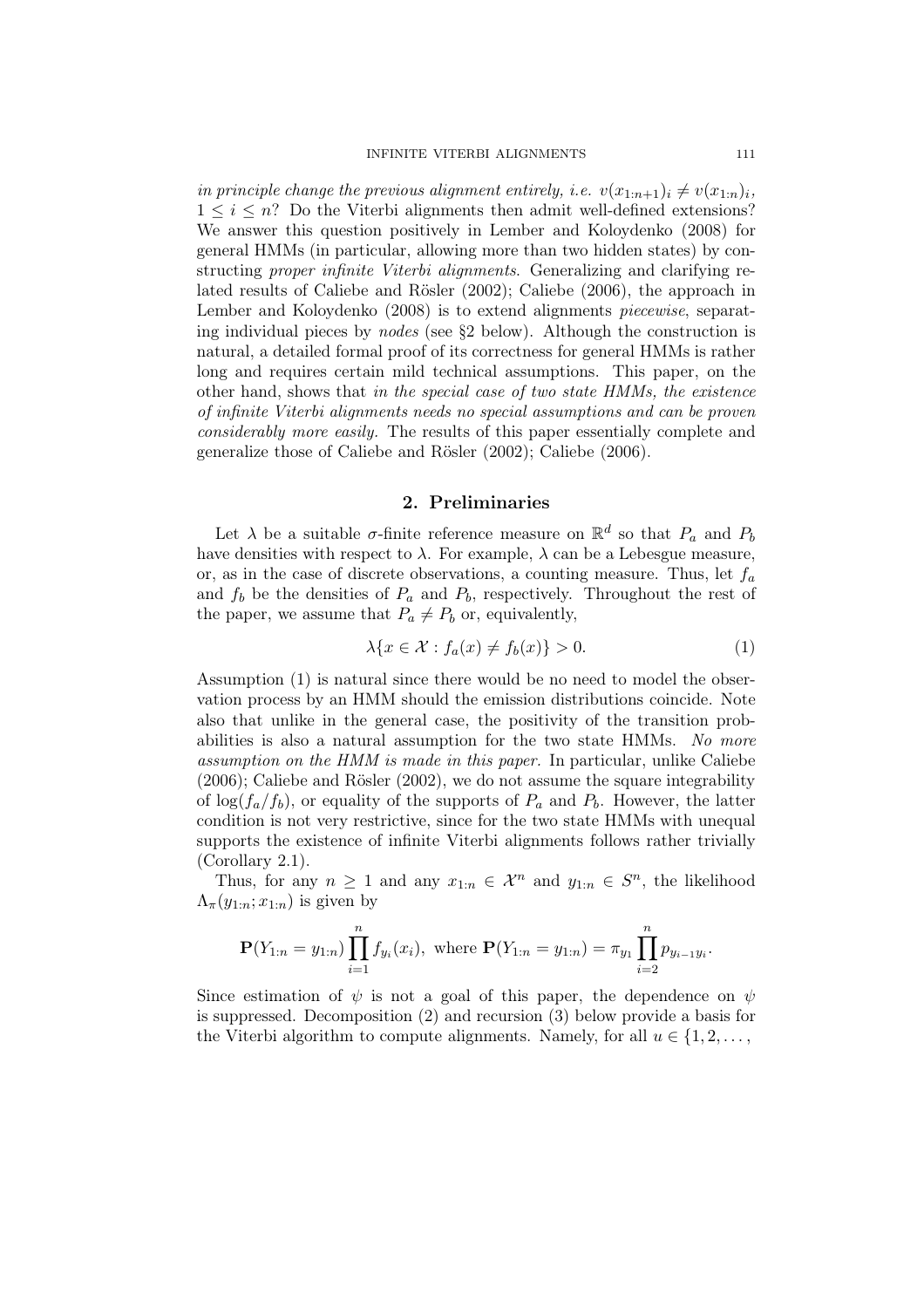$n-1$ ,

$$
\max_{y_{1:n}\in S^n} \Lambda_{\pi}(y_{1:n}; x_{1:n}) = \max_{l\in S} \left[ \delta_u(l) \times \max_{y_{u+1:n}\in S^{n-u}} \Lambda_{(p_l)}(y_{u+1:n}; x_{u+1:n}) \right], \quad (2)
$$

where  $(p_l)$  is the transition distribution given state  $l \in S$ , and the scores

$$
\delta_u(l) := \max_{y_{1:u-1} \in S^{u-1}} \Lambda((y_{1:u-1}, l); x_{1:u}), \quad l = a, b,
$$

are defined for all  $u \geq 1$ , and  $x_{1:u} \in \mathcal{X}^u$ . Thus,  $\delta_u(l)$  is the maximum of the likelihood of the paths terminating at u in state l. Note that  $\delta_1(l) = \pi_l f_l(x_1)$ and  $\delta_u(l)$  depends on  $x_{1:u}$ . Further,

$$
\begin{array}{rcl}\n\delta_{u+1}(a) & = & \max\{\delta_u(a)p_{aa}, \delta_u(b)p_{ba}\} f_a(x_{u+1}), \\
\delta_{u+1}(b) & = & \max\{\delta_u(a)p_{ab}, \delta_u(b)p_{bb}\} f_b(x_{u+1}), \ u \ge 1.\n\end{array} \tag{3}
$$

**Example 2.1.** Let  $X_1, X_2, \ldots$  be i.i.d. following a mixture distribution  $\pi_a P_a + \pi_b P_b$  with density  $\pi_a f_a(x; \theta_a) + \pi_b f_b(x; \theta_b)$  and mixing weights  $\pi_a, \pi_b >$ 0. Such a sequence is an HMM with the transition probabilities  $\pi_a = p_{aa} =$  $p_{ba}$ ,  $\pi_b = p_{bb} = p_{ab}$ . In this special case the alignment is easy to exhibit. Indeed, in this case recursion (3) writes for any  $u \geq 1$  as

$$
\delta_{u+1}(a) = c\pi_a f_a(x_{u+1}), \qquad \delta_{u+1}(b) = c\pi_b f_b(x_{u+1}), \tag{4}
$$

where  $c = max{\delta_u(a), \delta_u(b)}$ . Hence, the alignment  $v(x_{1:n})$  can be obtained pointwise as follows:

$$
v(x_{1:n}) = (v(x_1), \ldots, v(x_n)), where \ v(x) = \arg \max \{ \pi_a f_a(x), \pi_b f_b(x) \}.
$$

Equivalently (ignoring possible ties), using a generalized Voronoi partition  $\mathcal{X} = X_a \cup \mathcal{X}_b$  with

$$
\mathcal{X}_a = \{x \in \mathcal{X} : \pi_a f_a(x) \ge \pi_b f_b(x)\}, \qquad \mathcal{X}_b = \{x \in \mathcal{X} : \pi_b f_b(x) > \pi_a f_a(x)\},
$$
  

$$
v(x) = a \text{ if and only if } x \in \mathcal{X}_a, \text{ and otherwise (i.e. } x \in \mathcal{X}_b) v(x) = b.
$$

Generally, it follows from (3) that, if

$$
\delta_u(a)p_{aa} > \delta_u(b)p_{ba}, \quad \delta_u(a)p_{ab} > \delta_u(b)p_{bb}, \tag{5}
$$

for some  $u, 1 \leq u$ , and some  $x_{1:u} \in \mathcal{X}^u$ , then for any  $n > u$  and for any extension  $x_{u+1:n} \in \mathcal{X}^{n-u}$ , the Viterbi alignment goes through state a at time u. Namely, truncation  $v(x_{1:n})_{1:u}$  coincides with the Viterbi alignment  $v(x_{1:u})$ (indeed, (5) implies  $\delta_u(a) > \delta_u(b)$ . Thus, under condition (5), maximization of  $\Lambda_{\pi}((y_{1:n},l); x_{1:n})$  can be reset at time u by clearing  $x_{1:u}$  from the memory, retaining  $v_{1:u}$ , and replacing the initial distribution  $\pi$  by  $(p_a)$  for further maximization of  $\Lambda_{(p_a)}(y_{u+1:n}; x_{u+1:n})$ . Following Lember and Koloydenko (2008), if condition (5) holds, then  $x_u$  is called a *strong a-node* (of realization  $x_{1:n}$ ,  $n > u$ , where "strong" refers to the inequalities in (5) being strict.

Suppose  $x_{1:\infty}$  contains infinitely many strong a-nodes at times  $u_1 < u_2$ .... Let  $v^1 = v(x_{1:u_1})$ , and let  $v^k$  maximize  $\Lambda_{(p_a)}(y_{u_{k-1}+1:u_k}; x_{u_{k-1}+1:u_k})$ , for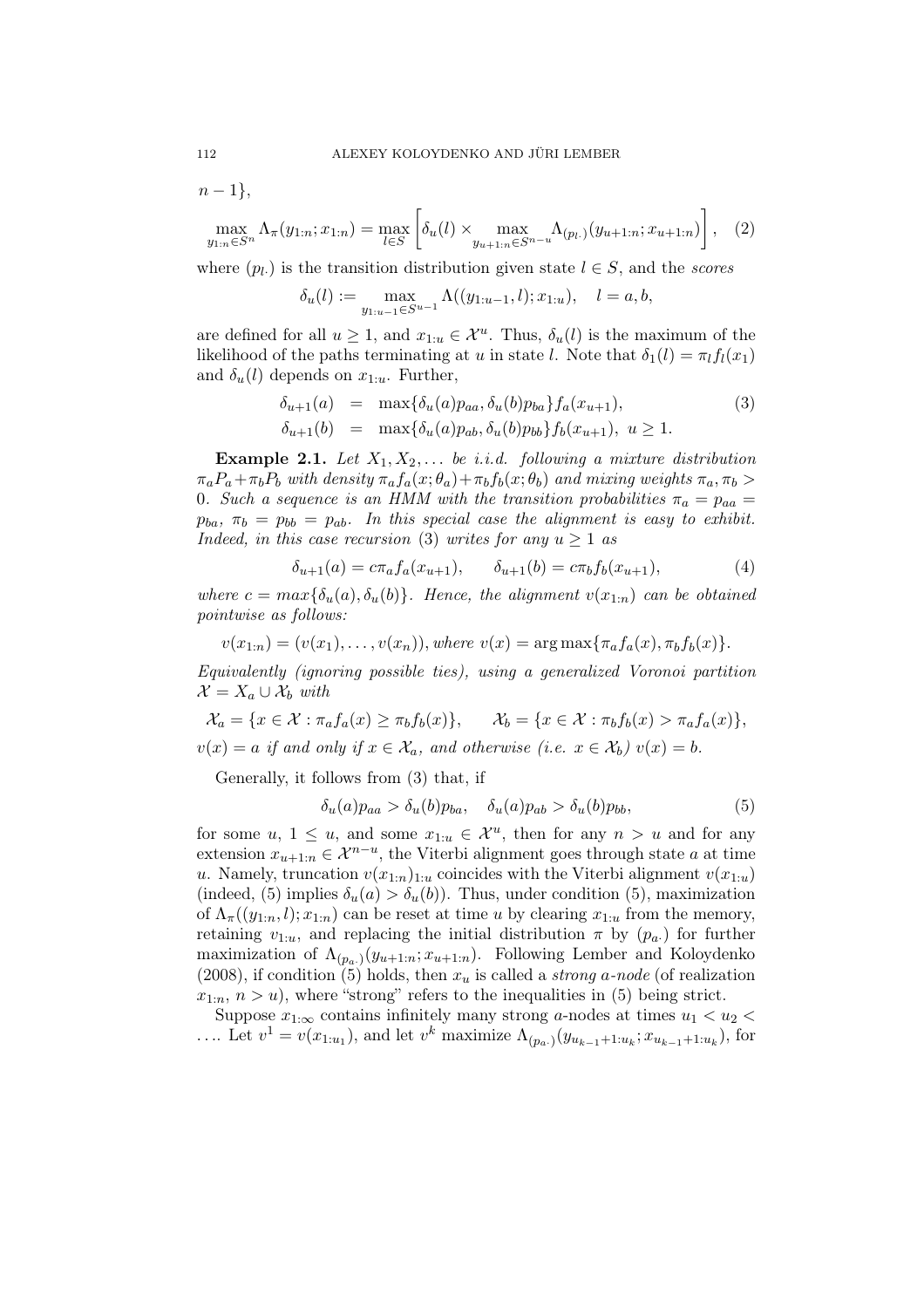all  $k \geq 2$ . Then, concatenation  $(v^1, v^2, v^3, ...)$  is naturally called the *infinite* piecewise Viterbi alignment Lember and Koloydenko (2008). Apparently, the almost sure existence of our infinite alignments directly dependends on the existence of infinitely many (strong) nodes. At the same time, whether or not  $x_u$  is a node depends on  $x_{1:u}$  and hence is difficult to verify directly. Fortunately, in many cases  $x_u$  is guaranteed to be a node based on several preceding observations  $x_{u-m:u}$ ,  $1 \leq m \leq u$ , ignoring the rest. Specifically, suppose for example that  $x \in \mathcal{X}$  is such that

$$
p_{ia}f_a(x)p_{aj} > p_{ib}f_b(x)p_{bj}, \quad \forall i, j \in S. \tag{6}
$$

It is easy to check that for any  $u \geq 2$ ,  $x_u = x$  is a strong a-node for any  $x_{1:u-1}$ . Hence, if  $x_{1:\infty}$  contains infinitely many observations satisfying (6), then  $x_{1:\infty}$  also contains infinitely many strong nodes. This previous condition in its turn is met provided

$$
\lambda(\{x \in \mathcal{X} : p_{ia}f_a(x)p_{aj} > p_{ib}f_b(x)p_{bj}, \quad \forall i, j \in S\}) > 0.
$$
 (7)

Indeed, since our underlying Markov chain  $Y$  is ergodic, it is rather easy to see that X is ergodic as well Ephraim and Merhav (2002); Genon-Catalot et al. (2000); Leroux (1992). Also, (7) implies that

$$
P_a\left(\{x \in \mathcal{X} : p_{ia}f_a(x)p_{aj} > p_{ib}f_b(x)p_{bj}, \quad \forall i, j \in S\}\right) > 0.
$$

Thus, it follows from ergodicity of  $X$  that almost every realization of  $X$ has infinitely many elements satisfying (6) and, hence infinitely many strong nodes. We have thus proved the following lemma.

Lemma 2.1. Assume that (7) holds. Then almost every sequence of observations  $x_{1:\infty}$  has infinitely many strong a-nodes.

(Clearly, interchanging a and b gives the same results in terms of b-nodes.) Lemma 2.1 is essentially Theorem 1 in Caliebe and Rösler (2002) (disregarding a misprint in the statement). Condition (7) holds for many two-state HMMs including the so-called additive Gaussian noise model Caliebe (2006), where the emission distributions are Gaussian. Another trivial example is the model with unequal supports of  $P_a$  and  $P_b$ . Indeed, in that case (7) holds (at least up to swapping  $a$  and  $b$ ). Hence, we have the following corollary.

**Corollary 2.1.** If the supports of  $P_a$  and  $P_b$  are not equal, then almost every sequence of observations has infinitely many strong nodes.

The goal of this work is essentially to remove condition (7) from Lemma 2.1.

To this end, following Lember and Koloydenko (2008), we call an observation satisfying (6) an a-barrier of length 1. More generally, a block of observations  $z_{1:k} \in \mathcal{X}^k$  is called a (strong) barrier of length  $k \geq 1$  if for every  $m \geq 0$  and  $x_{1:m} \in \mathcal{X}^m$ ,  $z_{1:k}$  contains a (strong) node of realization  $(x_{1:m}, z_{1:k})$ . In Lember and Koloydenko (2008), we prove the existence of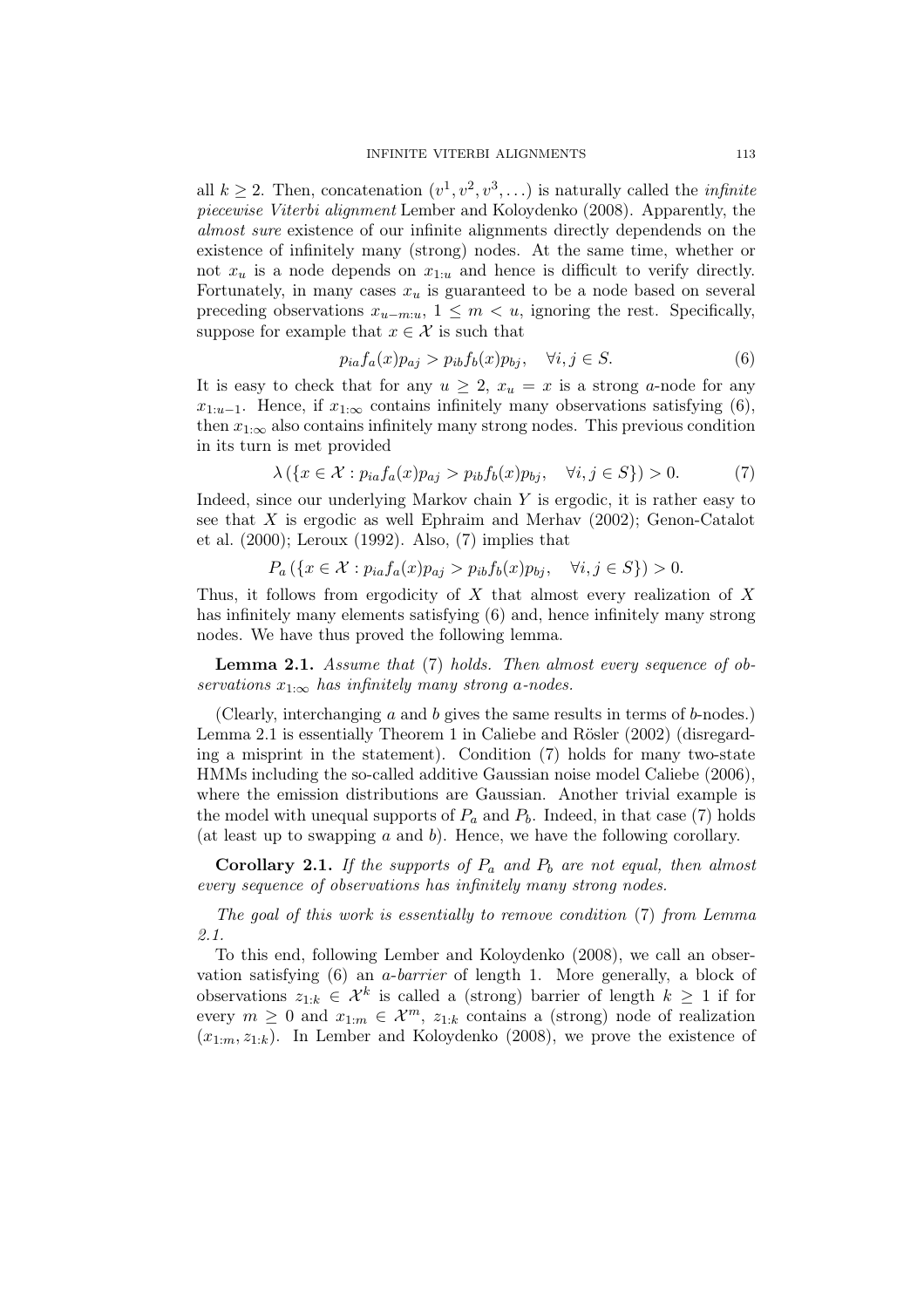infinitely many barriers for a very general class of HMMs. For the two-state HMMs, the conditions of our result in Lember and Koloydenko (2008) are given by  $(8)$  and  $(9)$  below:

$$
P_a(\{x \in \mathcal{X} : f_a(x) \max\{p_{aa}, p_{ba}\} > f_b(x) \max\{p_{bb}, p_{ab}\}\}) > 0,
$$
 (8)

$$
P_b(\{x \in \mathcal{X} : f_b(x) \max\{p_{bb}, p_{ab}\} > f_a(x) \max\{p_{aa}, p_{ba}\}\}) > 0. \tag{9}
$$

To achieve our goal, we will first prove the same result for the two-state HMM under the relaxed assumption that  $(8)$  or  $(9)$  holds. As we shall see below (Lemma 3.1), in our two-state HMM one of these conditions is automatically satisfied and, moreover, all barriers are strong. Hence, occurrence of infinitely many strong barriers in this case will be shown (Theorem 4.1) to require no additional assumptions.

Finally, if a node is not strong and  $v(x_{1:n})$  is not unique, an alignment might exist that does not go through this node. Such type of pathologies cause technical inconveniences in defining an infinite Viterbi alignment and are treated in Lember and Koloydenko (2008). Fortunately, unlike in the general case, in the case of two-state HMMs almost every realization has infinitely many strong nodes (Theorem 4.1). This allows for a simple resolution of the non-uniqueness in the case of two-state HMMs.

#### 3. Main results

3.1. Three types of the two-state HMM. The following three cases exhaust all the possibilities:

(1)  $p_{aa} > p_{ba} \quad (\Leftrightarrow \quad p_{bb} > p_{ab});$ (2)  $p_{aa} < p_{ba}$  ( $\Leftrightarrow$   $p_{bb} < p_{ab}$ ); (3)  $p_{aa} = p_{ba} \quad (\Leftrightarrow \quad p_{bb} = p_{ab}).$ 

From the definition of nodes, it follows that  $x<sub>u</sub>$  is not a node only in one of the following two cases:

$$
(A) \begin{cases} \delta_u(a)p_{aa} > \delta_u(b)p_{ba} \\ \delta_u(b)p_{bb} > \delta_u(a)p_{ab} \end{cases} \text{ or } (B) \begin{cases} \delta_u(b)p_{ba} > \delta_u(a)p_{aa} \\ \delta_u(a)p_{ab} > \delta_u(b)p_{bb} \end{cases}
$$

Case (A) is equivalent to

$$
\frac{p_{bb}}{p_{ab}} > \frac{\delta_u(a)}{\delta_u(b)} > \frac{p_{ba}}{p_{aa}} \tag{10}
$$

and case (B) is equivalent to

$$
\frac{p_{bb}}{p_{ab}} < \frac{\delta_u(a)}{\delta_u(b)} < \frac{p_{ba}}{p_{aa}}.\tag{11}
$$

Thus, in case (A), we have  $\delta_{u+1}(a) = \delta_u(a)p_{aa}f_a(x_{u+1})$  and  $\delta_{u+1}(b) =$  $\delta_u(b)p_{bb}f_b(x_{u+1}),$  so that for any  $n > u$ , the Viterbi alignment  $v(x_{1:n})$  must satisfy  $v(x_{1:n})_u = v(x_{1:n})_{u+1}$ . Similarly, in case (B), we have  $\delta_{u+1}(a)$  =  $\delta_u(b)p_{ba}f_a(x_{u+1})$  and  $\delta_{u+1}(b) = \delta_u(a)p_{ab}f_b(x_{u+1}),$  i.e.  $v(x_{1:n})_u \neq v(x_{1:n})_{u+1}.$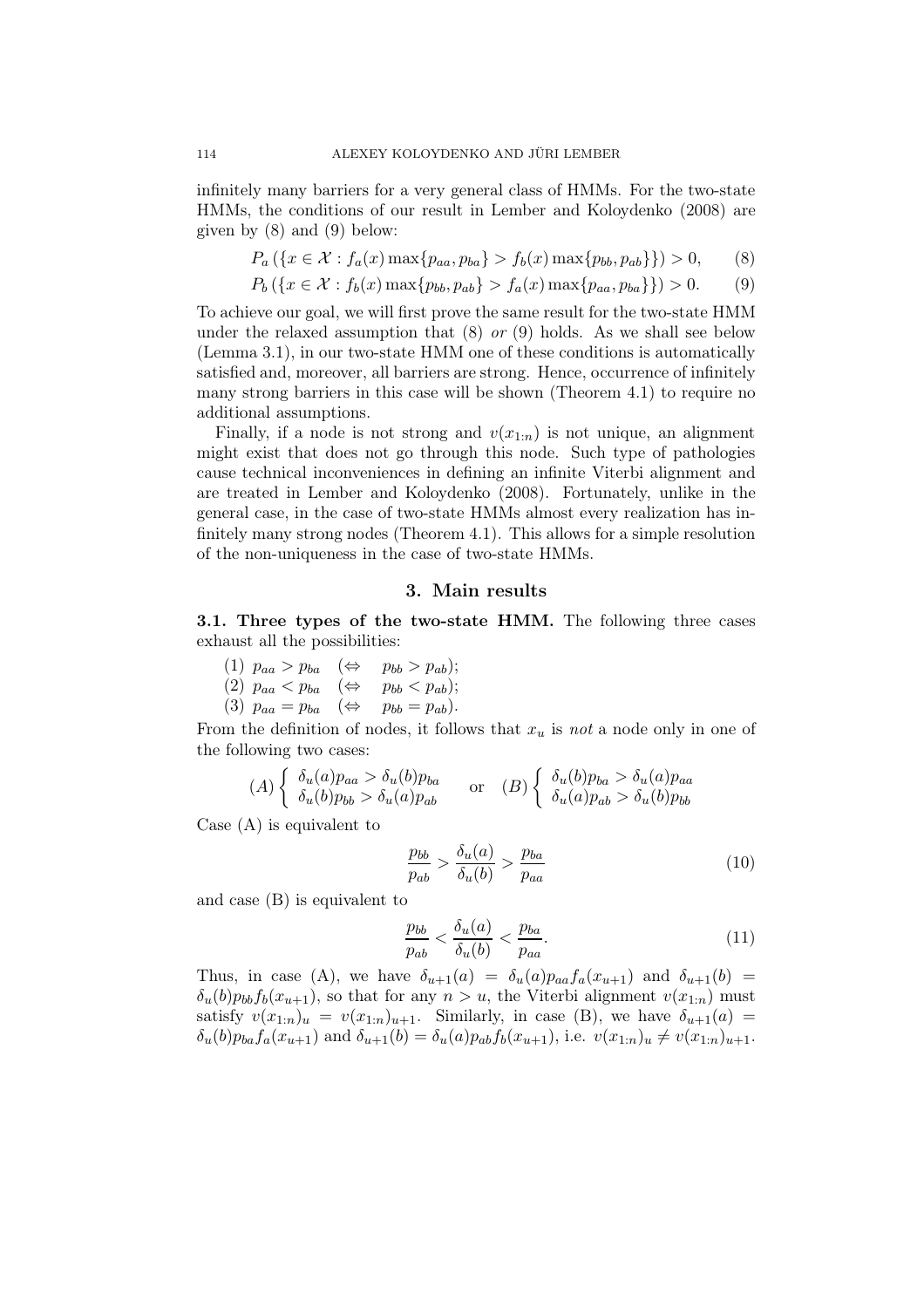Evidently, case 1 and case (B) are mutually exclusive, and so are case 2 and case (A). Therefore, if the transition matrix satisfies the conditions of case 1, then  $x_u$  is not a node if and only if conditions (A) are fulfilled. This implies that in case 1, nodes are the only possibility for  $v(x_{1:n})$  to change state. On the other hand, if the transition matrix satisfies the conditions of case 2, then  $x_u$  is not a node if and only if (B) holds. Hence, in case 2 nodes are the only possibility for  $v(x_{1:n})$  to remain in one state. Case 3 corresponds to the mixture model (see Example 2.1 above). Apparently (4), every observation is a node in this case (see also Figure 1 below).



Figure 1. Distinct patterns of the Viterbi alignment in the two-state HMM: Top: Case 1, state can possibly change only at nodes (larger circles). Middle: Case 2, states always alternate, except possibly at nodes. Bottom: Case 3, every observation is a node.

Let us now examine conditions  $(8)$  and  $(9)$ . From equation  $(1)$ , it follows that

$$
\lambda(\{x \in \mathcal{X} : f_a(x) > f_b(x)\}) > 0, \quad \lambda(\{x \in \mathcal{X} : f_a(x) < f_b(x)\}) > 0 \tag{12}
$$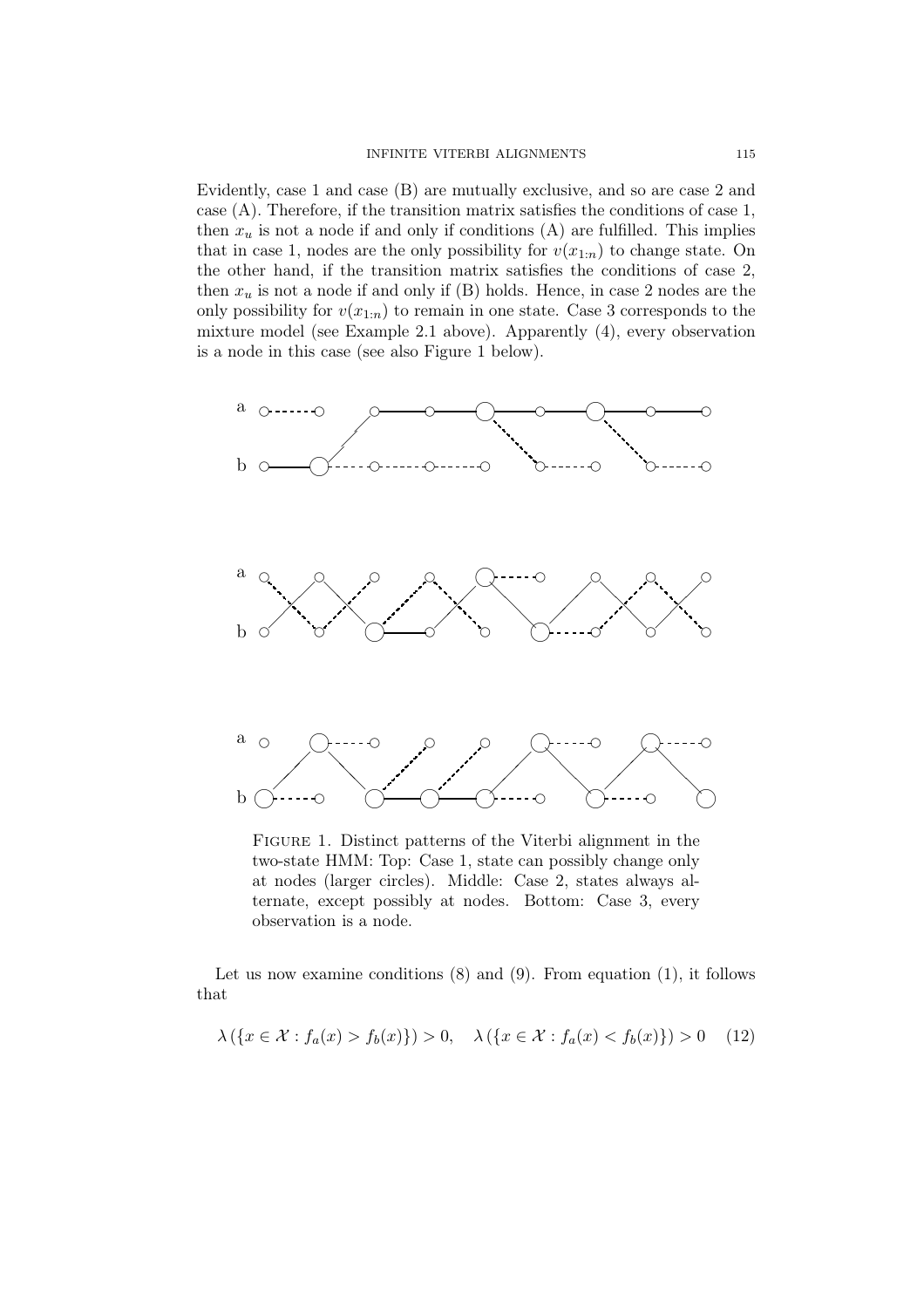and, for any  $\alpha > \beta > 0$ ,

$$
\lambda(\lbrace x \in \mathcal{X} : \alpha f_a(x) > \beta f_b(x) \rbrace) > 0
$$
  
\n
$$
\Leftrightarrow P_a(\lbrace x \in \mathcal{X} : \alpha f_a(x) > \beta f_b(x) \rbrace) > 0,
$$
\n(13)

$$
\lambda\left(\left\{x \in \mathcal{X} : \alpha f_b(x) > \beta f_b(x)\right\}\right) > 0\tag{14}
$$

$$
\Leftrightarrow P_b(\{x \in \mathcal{X} : \alpha f_b(y) > \beta f_b(y)\}) > 0.
$$

Therefore, we have the following lemma.

Lemma 3.1. Any two state HMM satisfies at least one of the conditions (8) and (9).

Proof. In case 1, (8) and (9) are equivalent to

$$
P_a\left(\left\{x \in \mathcal{X} : f_a(x)p_{aa} > f_b(x)p_{bb}\right\}\right)
$$
  
= 
$$
P_a\left(\left\{x \in \mathcal{X} : \frac{f_b(x)p_{bb}}{f_a(x)p_{aa}} < 1\right\}\right) > 0,
$$
 (15)  

$$
P_b\left(\left\{x \in \mathcal{X} : f_b(x)p_{bb} > f_a(x)p_{aa}\right\}\right)
$$

$$
\begin{aligned} \mathcal{L} \in \mathcal{X} \cdot f_b(x) p_{bb} > f_a(x) p_{aa} f \\ &= P_b \left( \left\{ x \in \mathcal{X} : \frac{f_a(x) p_{aa}}{f_b(x) p_{bb}} < 1 \right\} \right) > 0, \end{aligned} \tag{16}
$$

respectively. If  $p_{aa} = p_{bb}$ , then (12) implies that both (15) and (16) are satisfied, and hence both (8) and (9) hold. If  $p_{aa} > p_{bb}$ , then (15), and subsequently (8), follow from (13). If  $p_{aa} < p_{bb}$ , then (16), and subsequently (9), follow from (14). Hence, at least one of the assumptions (8), (9) is always guaranteed to hold.

In case 2, (8) and (9) are equivalent to

$$
P_a\left(\left\{x \in \mathcal{X} : f_a(x)p_{ba} > f_b(x)p_{ab}\right\}\right)
$$
  
\n
$$
= P_a\left(\left\{x \in \mathcal{X} : \frac{f_b(x)p_{ab}}{f_a(x)p_{ba}} < 1\right\}\right) > 0,
$$
  
\n
$$
P_b\left(\left\{x \in \mathcal{X} : f_b(x)p_{ab} > f_a(x)p_{ba}\right\}\right)
$$
  
\n
$$
= P_b\left(\left\{x \in \mathcal{X} : \frac{f_a(x)p_{ba}}{f_b(x)p_{ab}} < 1\right\}\right) > 0,
$$
\n(18)

respectively. Again, if  $p_{aa} = p_{bb}$ , then (17) and (18) both hold without further assumptions. If  $p_{aa} > p_{bb}$ , then (17) is automatically satisfied. Likewise, (18) holds if  $p_{aa} < p_{bb}$ . Hence, one of the assumptions  $(8), (9)$  is always guaranteed to hold.

In case 3,  $(8)$  and  $(9)$  write

$$
P_a\left(\{x \in \mathcal{X} : f_a(x)\pi_a > f_b(x)\pi_b\}\right) > 0,\tag{19}
$$

$$
P_b(\{x \in \mathcal{X} : f_b(x)\pi_b > f_a(x)\pi_a\}) > 0.
$$
 (20)

Assume  $\pi_a \geq \pi_b$ . Then, (12) implies  $\lambda(\lbrace x \in \mathcal{X} : \pi_a f_a(x) > \pi_b f_b(x) \rbrace) > 0$ , which in turn implies (19).  $\Box$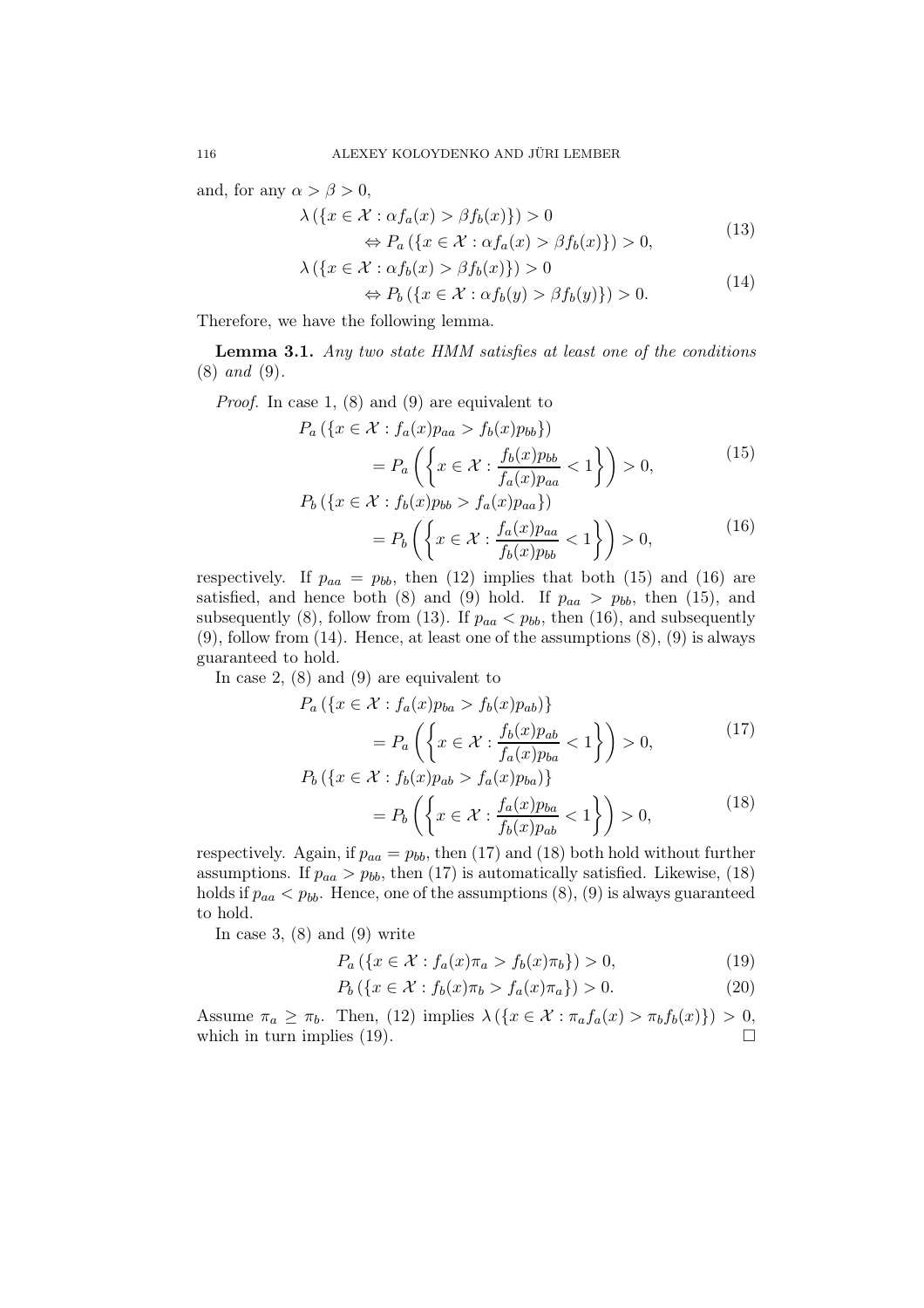Finally, we state and prove the main results for each of the three cases.

3.2. Case 1. First, note that condition (7) in this case is equivalent to

$$
\lambda(\lbrace x \in \mathcal{X} : p_{ba}f_a(x)p_{ab} > p_{bb}f_b(x)p_{bb} \rbrace) > 0.
$$
 (21)

As mentioned in §2, condition (7) need not hold in general. Nonetheless, for the two-state HMM, we have the following lemma.

Lemma 3.2. In case 1, almost every realization of the two-state HMM has infinitely many strong barriers.

*Proof.* Without loss of generality, assume  $p_{aa} \geq p_{bb}$ . Then (15) holds implying that there exists  $\epsilon > 0$  such that

$$
P_a(\mathcal{X}_a) > 0
$$
, where  $\mathcal{X}_a := \left\{ x \in \mathcal{X} : \frac{f_b(x)p_{bb}}{f_a(x)p_{aa}} < 1 - \epsilon \right\}.$ 

Let integer k be sufficiently large for  $(1-\epsilon)^k < p_{ab}p_{ba}/(p_{aa}p_{bb})$  to hold. Then every sequence  $z_{1:k} \in \mathcal{X}_a^k$  satisfies

$$
\prod_{j=1}^{k} \frac{f_b(z_j) p_{bb}}{f_a(z_j) p_{aa}} < (1 - \epsilon)^k < \frac{p_{ab} p_{ba}}{p_{aa} p_{bb}}.\tag{22}
$$

Let  $u > k$  be arbitrary and let  $z_{0:k} \in \mathcal{X}_{a}^{k+1}$  be the last  $k+1$  observations in a generic sequence  $x_{1:u} \in \mathcal{X}^{u-k-1} \times \mathcal{X}_a^{k+1}$ . To shorten the notation, we write  $d_j(z_i)$  for  $\delta_{u-k+i}(j)$  for every  $i = 0, 1, \ldots, k, j = a, b$ . Next, we show that  $x_{u-k:u}$  contains at least one strong node, and consequently,  $z_{0:k}$  is a strong barrier. Indeed, if none of the observations  $x_{u-k:u}$  were a strong a-node, then we would have

$$
d_b(z_k) = d_b(z_0) \prod_{j=1}^k f_b(z_j) p_{bb}.
$$

Similarly, if none among the observations  $x_{u-k+1:u}$  were a strong b-node, we would have

$$
\delta_u(a) \geq \delta_{u-k}(b) p_{ba}(\prod_{j=1}^k f_a(z_j)) p_{aa}^{k-1}.
$$

Hence,

$$
\frac{\delta_u(b)}{\delta_u(a)} \le \frac{\delta_{u-k}(b)p_{bb}(\prod_{j=1}^k f_b(z_j))p_{bb}^{k-1}}{\delta_{u-k}(b)p_{ba}(\prod_{j=1}^k f_a(z_j))p_{aa}^{k-1}} = \frac{\prod_{j=1}^k (f_b(z_j)p_{bb})}{\prod_{j=1}^k (f_a(z_j)p_{aa})}\frac{p_{aa}}{p_{ba}}
$$

and by  $(22)$ 

$$
\frac{\delta_u(b)}{\delta_u(a)} < \frac{p_{ab}}{p_{bb}}
$$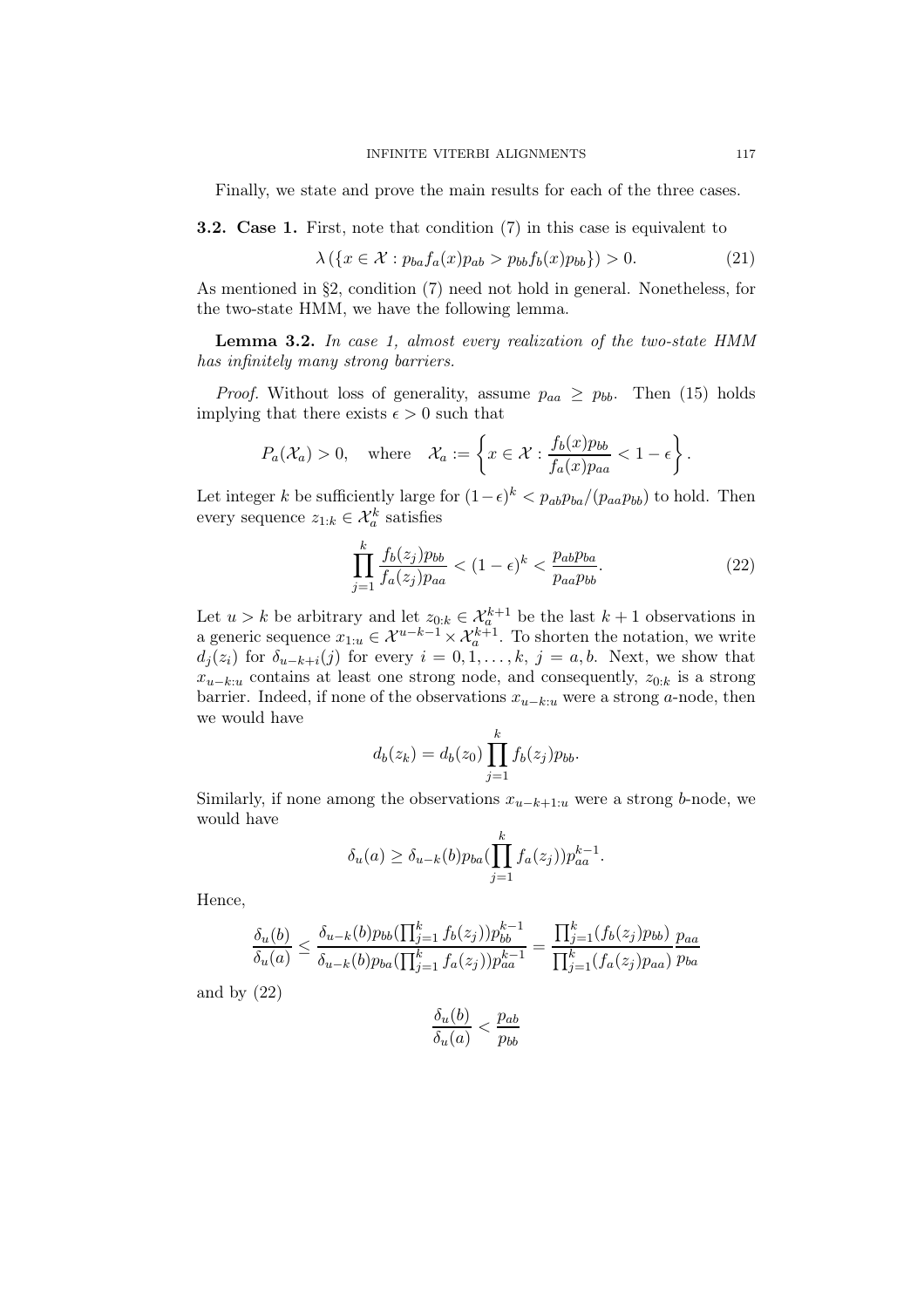that contradicts (10). Thus, at least one of  $x_{u-k:u}$  must be a strong node. Since  $P_a(\mathcal{X}_a) > 0$ , by ergodicity of HMM, almost every realization has infinitely many barriers  $z_{0:k} \in \mathcal{X}_a^{k+1}$ , implying also that every realization has infinitely many strong nodes.

The next theorem refines the previous result.

Theorem 3.1. Suppose the (transition matrix of the) two-state HMM meets the condition of case 1. If  $p_{aa} \geq p_{bb}$ , then almost every realization has infinitely many strong a-barriers. (If  $p_{aa} \leq p_{bb}$ , then almost every realization has infinitely many strong b-barriers.)

*Proof.* Let  $p_{aa} \geq p_{bb}$  and use the notation of the proof of Lemma 3.2. First, we show that none of the observations  $x_{k-u+1:u}$  is a b-node. Indeed, since

$$
d_b(z_1) = \max\{d_a(z_0)p_{ab}, d_b(z_0)p_{bb}\}f_b(z_1),
$$

at least one of the following two inequalities must hold:

$$
p_{ab}f_b(z_1)p_{ba} \ge p_{aa}f_a(z_1)p_{aa}, \quad p_{bb}f_b(z_1)p_{ba} \ge p_{ba}f_a(z_1)p_{aa} \tag{23}
$$

in order for  $x_{u-k+1}$  to be a b-node. However, (15) implies that  $p_{ba}f_a(z_1)p_{aa} >$  $p_{bb}f_b(z_1)p_{ba}$  and, since  $p_{bb} > p_{ab}$ , we have  $p_{bb}f_b(z_1)p_{ba} > p_{ab}f_b(z_1)p_{ba}$ . Hence, neither of the two inequalities (23) holds. Thus,  $x_{u-k+1}$  cannot be a bnode, and the same argument shows that none of the subsequent observations  $x_{u-k+2},\ldots,x_u$  can be a b-node either.

The argument of the proof of Lemma 3.2 then shows that one of the observations in  $x_{u-k:u}$  is a strong a-node and therefore  $z_{0:k}$  is a strong abarrier. The ergodic argument finishes the proof. (The same argument with a and b swapped establishes the second part of the theorem.)  $\Box$ 

Note that the condition  $p_{bb} \geq p_{aa}$  is sufficient but not necessary for (16) to hold. In fact, for many 2-state HMMs, such as the one with additive white Gaussian noise, both (15) and (16) hold for any (positive) values of  $p_{aa}$  and  $p_{bb}$ . On the other hand, it might happen that one of the conditions (15) and (16), say (16), fails. This would mean  $P_b(\{x \in \mathcal{X} : p_{bb}f_b(x) > p_{aa}f_a(x)\}) = 0$ or, equivalently,

$$
\lambda\left(\left\{x \in \mathcal{X} : p_{bb}f_b(x) > p_{aa}f_a(x)\right\}\right) = 0. \tag{24}
$$

**Corollary 3.1.** In case 1, equation  $(24)$  implies that almost every sequence of observations has infinitely many strong a-barriers and no strong b-nodes. Furthermore, equation (24) in case 1 implies that for almost every realization, if a b-node does occur, it occurs before the first a-node.

*Proof.* From the proof of Theorem 3.1, it follows that no observation  $x \in \mathcal{X}$ such that  $p_{bb}f_b(x) \leq p_{aa}f_a(x)$  (i.e. from the complement of the set in (24)) can be a strong b-node; a closer inspection of the proof actually shows that even a weak (i.e. not strong) b-node cannot occur after an a-node (since in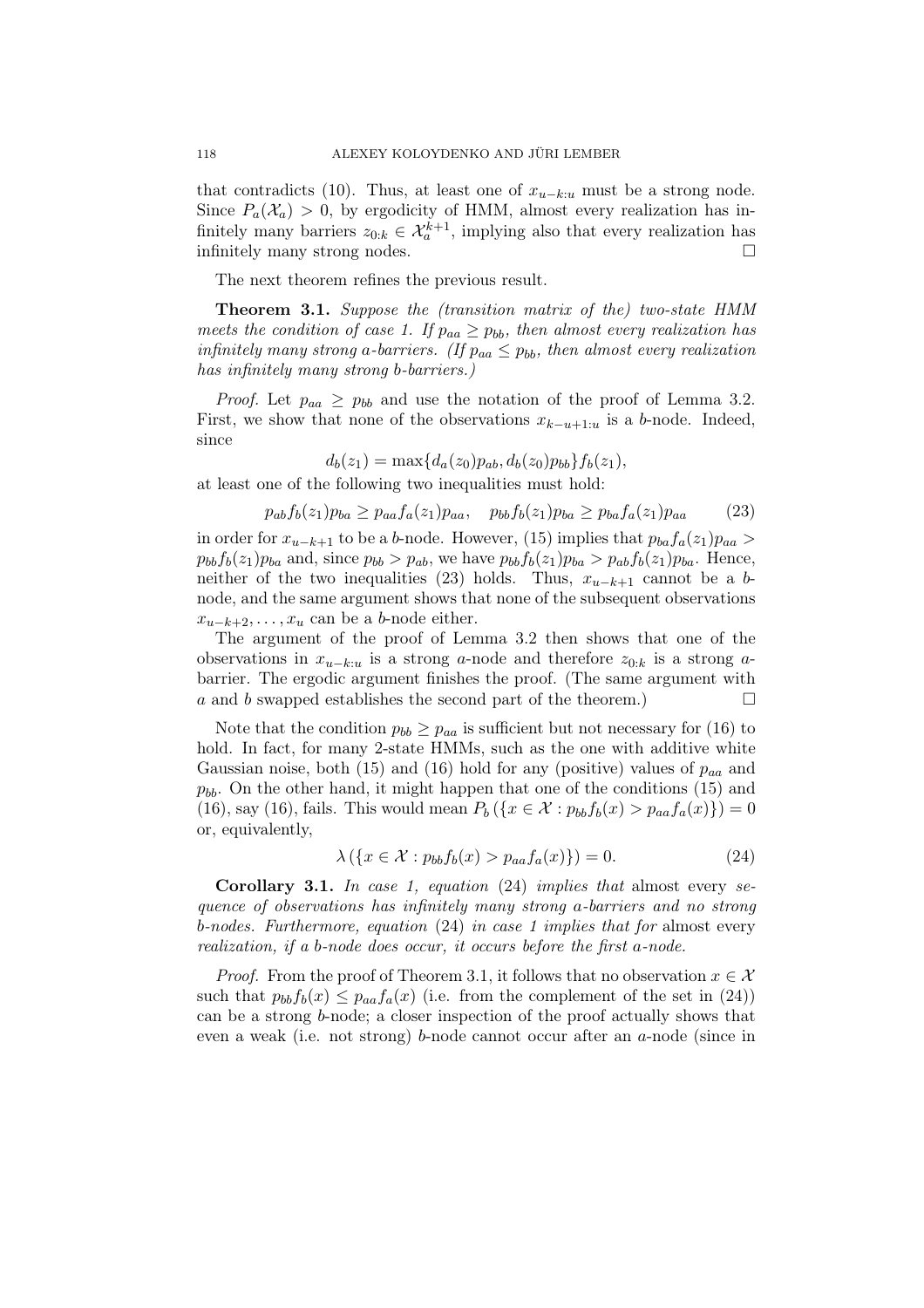case  $1 p_{bb} > p_{ba}$ . Theorem 3.1 then implies that *almost every* sequence of observations has infinitely many strong a-barriers.  $\Box$ 

Corollary 3.1 in its turn implies that starting with the first strong anode onward, the Viterbi alignment  $v(x_{1:n})$  stays in state a. As we have already mentioned, Viterbi alignments need not be unique (see Lember and Koloydenko (2008)), i.e. ties are possible in general, and in this case, in particular, they are possible up until the first strong  $a$ -node. However, the impossibility of strong b-nodes in this case implies that the ties can be broken in favor of  $a$ , resulting in the constant all  $a$  alignment.

Theorem 3.1 is a generalization of Theorem 7 in Caliebe (2006), which basically states that in case 1, if (15) and (16) hold, then under some additional assumptions (equal supports of  $P_a$  and  $P_b$  and further conditions A2), almost every realization has infinitely many nodes. Thus, Caliebe (2006) stops short of realizing that in case 1 conditions (15) and (16) alone ensure the existence of  $a$ - and  $b$ -nodes. This results in Caliebe (2006) invoking Theorem 2 of Caliebe and Rösler (2002) to prove the existence of nodes, hence superfluous assumptions A1, A2. Also the proof of Theorem 7 in Caliebe and Rösler (2002) could be simplified and shortened with the help of the notions of nodes and barriers. Finally, Corollary 3.1 generalizes Theorems 8 and 9 of Caliebe (2006).

3.3. Case 2. Recall that we have been proving the existence of barriers without condition  $(7)$ . Note that in case 2, condition  $(7)$  becomes

$$
\lambda(\lbrace x \in \mathcal{X} : p_{aa}f_a(x)p_{aa} > p_{ab}f_b(x)p_{ba} \rbrace) > 0.
$$

Recall  $(\S_2)$  also that interchanging a with b gives a similar condition for strong *b*-nodes to occur infinitely often in *almost every* realization.

It follows from (12) that for some  $\epsilon > 0$ , the sets

 $\mathcal{X}_a := \{x \in \mathcal{X} : f_a(x)(1-\epsilon) > f_b(x)\}, \quad \mathcal{X}_b := \{x \in \mathcal{X} : f_a(x) < f_b(x)(1-\epsilon)\}\$ both have positive  $\lambda$ -measure. Hence  $P_a(\mathcal{X}_a) > 0$  and  $P_b(\mathcal{X}_b) > 0$ . Then, for  $x_{1:2} \in \mathcal{X}_a \times \mathcal{X}_b$ , the following holds:

$$
\frac{f_b(x_1)f_a(x_2)}{f_a(x_1)f_b(x_2)} < (1 - \epsilon)^2. \tag{25}
$$

Lemma 3.3. In case 2, almost every realization has infinitely many strong barriers.

*Proof.* Let  $\mathcal{X}_a$  and  $\mathcal{X}_b$  be as above. Choose k sufficiently large for

$$
(1 - \epsilon)^{2k} < \frac{p_{aa} p_{bb}}{p_{ba} p_{ab}}
$$

to hold. Next, consider a sequence  $z_{0:2k} \in \mathcal{X}^{2k+1}$ , where  $z_0, z_{2i} \in \mathcal{X}_a, z_{2i-1} \in$  $\mathcal{X}_b$ , for every  $i = 1, \ldots, k$ . We show that for every  $u > 2k$ , every sequence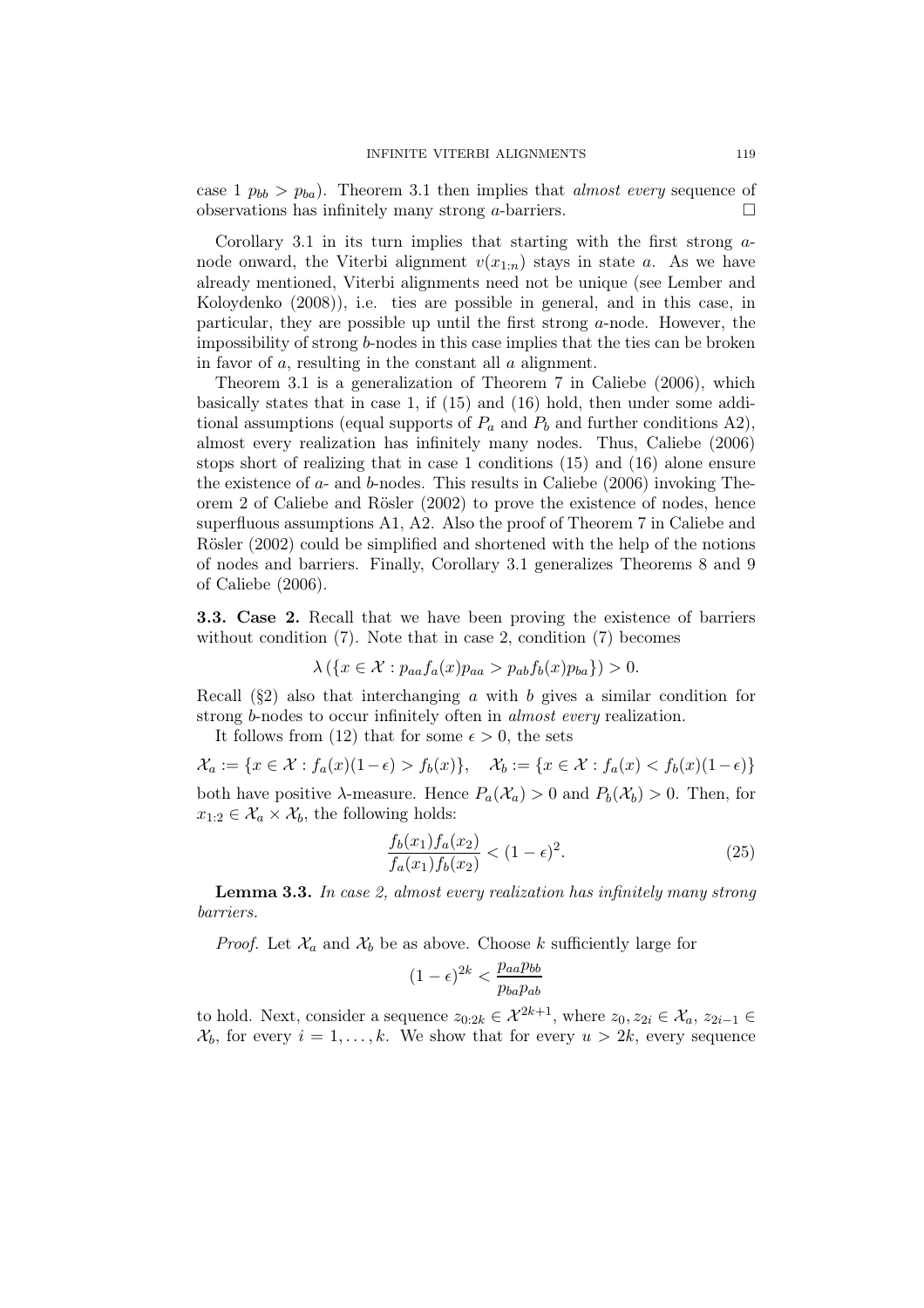of observations  $x_{1:u} \in \mathcal{X}^u$  such that  $x_{u-2k:u} = z_{0:2k}$ , contains a strong node, making  $z_{0:2k}$  a strong barrier.

The choice of k and  $z_{0:2k}$  implies

$$
\frac{\prod_{i=1}^{k} p_{ba} f_a(z_{2i-1}) p_{ab} f_b(z_{2i})}{\prod_{i=1}^{k} p_{ab} f_b(z_{2i-1}) p_{ba} f_a(z_{2i})} < (1 - \epsilon)^{2k} < \frac{p_{bb} p_{aa}}{p_{ba} p_{ab}}.\tag{26}
$$

If there is no strong node among  $x_{u-2k:u}$ , then

$$
d_b(z_{2k}) = d_b(z_0) \prod_{i=1}^k p_{ba} f_a(z_{2i-1}) p_{ab} f_b(z_{2i})
$$

and

$$
d_a(z_{2k}) \geq d_b(z_0) \frac{p_{bb}}{p_{ab}} \prod_{i=1}^k p_{ab} f_b(z_{2i-1}) p_{ba} f_a(z_{2i}).
$$

Hence, by (26)

$$
\frac{d_b(z_{2k})}{d_a(z_{2k})} \le \frac{\prod_{i=1}^k p_{ba} f_a(z_{2i-1}) p_{ab} f_b(z_{2i})}{\prod_{i=1}^k p_{ab} f_b(z_{2i-1}) p_{ba} f_a(z_{2i})} < \frac{p_{aa}}{p_{ba}}
$$

which contradicts (11).  $\Box$ 

Next, we refine this result. Without loss of generality assume  $p_{ba} \geq p_{ab}$ . Therefore

$$
p_{ab}p_{aa} \ge p_{ba}p_{bb},\tag{27}
$$

and also, for every  $x \in \mathcal{X}_a$ ,

$$
p_{ba}f_a(x) > p_{ab}f_b(x). \tag{28}
$$

Hence, (17) holds. We multiply the right side of (28) by  $p_{ba}p_{bb}$  and the left side by  $p_{ab}p_{aa}$ , and use (27) to obtain

$$
f_a(x)p_{aa} > f_b(x)p_{bb}.\tag{29}
$$

Finally, for  $x \in \mathcal{X}_b$ , we have

$$
f_a(x) < f_b(x). \tag{30}
$$

We will need the following lemma.

**Lemma 3.4.** Assume (in addition to being in case 2) that  $p_{ab} \leq p_{ba}$ .

- a) In any pair of observations  $z_{1:2} \in \mathcal{X}_a \times \mathcal{X}_b$ ,  $z_1$  is not a b-node.
- b) In any pair of observations  $z_{2:3} \in \mathcal{X}_b \times \mathcal{X}_a$ , if  $z_2$  is a b-node, then  $z_3$ is a strong a-node.

*Proof.* Assume that  $p_{ab} \leq p_{ba}$ , and consider a). First note that since we are in case 2,  $z_1$  is a b-node if and only if

$$
d_b(z_1)p_{bb} \ge d_a(z_1)p_{ab}.\tag{31}
$$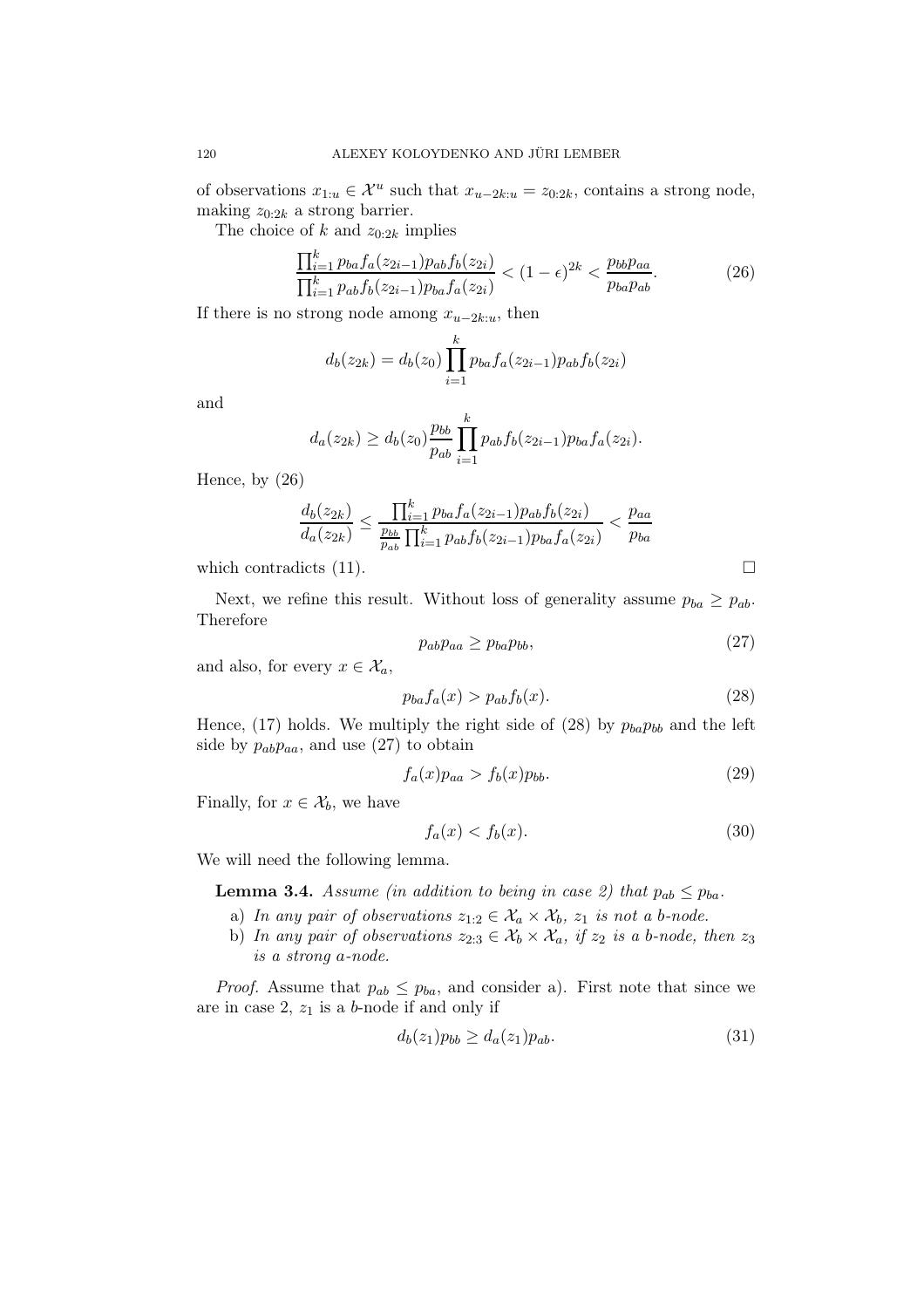Suppose first that  $z_0$  is not a node, in which case  $d_b(z_1) = d_a(z_0)p_{ab}f_b(z_1)$ and  $d_a(z_1) = d_b(z_0) p_{ba} f_a(z_1)$ . Then

$$
d_a(z_1)p_{ab} = d_b(z_0)p_{ba}f_a(z_1)p_{ab} \ge d_a(z_0)p_{aa}f_a(z_1)p_{ab}
$$
  
> 
$$
d_a(z_0)p_{bb}f_b(z_1)p_{ab} = d_a(z_0)p_{ab}f_b(z_1)p_{bb} = d_b(z_1)p_{bb}.
$$

The first inequality above follows from the recursion property (3) of scores  $δ$ , whereas the second one follows from (29). Thus, when  $z<sub>0</sub>$  is not a node,  $z_1$  cannot be a b-node. Similarly, supposing that  $z_0$  is an a-node, we obtain that  $z_1$  is not a b-node. Suppose finally that  $z_0$  is a b-node. Then  $d_b(z_1)$  =  $d_b(z_0)p_{bb}f_b(z_1)$  and  $d_a(z_1) = d_b(z_0)p_{ba}f_a(z_1)$ . Applying consecutively  $p_{bb}$  $p_{ab}$ , (28) and  $p_{bb}$  <  $p_{ab}$  again, we obtain:  $p_{bb}f_b(z_1)p_{bb}$  <  $p_{ab}f_b(z_1)p_{bb}$   $\leq$  $p_{ba}f_a(z_1)p_{bb} < p_{ba}f_a(z_1)p_{ab}$ . Thus, contrary to (31),

$$
d_b(z_1)p_{bb} = d_b(z_0)p_{bb}f_b(z_1)p_{bb} < d_b(z_0)p_{ba}f_a(z_1)p_{ab} = d_a(z_1)p_{ab},
$$

that is,  $z_1$  is not a b-node in this case either.

Let us now prove b). If  $z_2$  is a b-node, then  $d_a(z_3) = d_b(z_2)p_{ba}f_a(z_3)$  and  $d_b(z_3) = d_b(z_2) p_{bb} f_b(z_3)$ . By (29), we now have

$$
d_a(z_3)p_{aa} = d_b(z_2)p_{ba}f_a(z_3)p_{aa} > d_b(z_2)p_{bb}f_b(z_3)p_{ba} = d_b(z_3)p_{ba}.
$$

Similarly to the argument regarding b-nodes guaranteed by (31) above, we now have  $d_a(z_3) > d_b(z_3)$ , implying  $d_a(z_3)p_{ab} > d_b(z_3)p_{bb}$ . Thus  $z_3$  is a strong  $a$ -node.

**Theorem 3.2.** If  $p_{ba} \geq p_{ab}$ , then almost every realization has infinitely many strong a-nodes. If  $p_{ba} \leq p_{ab}$ , then almost every realization has infinitely many strong b-nodes.

*Proof.* Assume again that  $p_{ba} \geq p_{ab}$ . Let  $z_{0,2k}$  be as in the proof of Lemma 3.3 and attach one more element  $z_{2k+1} \in \mathcal{X}_b$  to the end. Thus,  $z_{2i} \in \mathcal{X}_a$  and  $z_{2i+1} \in \mathcal{X}_b, i = 0, 1, \ldots, k.$ 

From (the proof of) Lemma 3.3 we know that  $z_{0:2k}$  contains at least one strong node. If this is an  $a$ -node, then the theorem is proven. Otherwise this is a b-node, which, according to part a) of Lemma 3.4, can only be among  $z_1$ ,  $z_3, \ldots, z_{2k-1}$ . Applying part b) of Lemma 3.4 shows that there must also be a strong a-node  $z_2, z_4, \ldots, z_{2k}$ . Invoking ergodicity again finishes the proof.

Clearly, swapping  $\alpha$  and  $\dot{\theta}$  in the above discussion following the proof of Lemma 3.3, establishes the other part of the theorem.

Inequality (27) guarantees (17). Often, the model is such that in addition to (17), (18) also holds. However, to apply the previous proof (i.e. of Theorem 3.2) to guarantee the simultaneous existence of infinitely many strong a and b-nodes, we would need the following counterpart of  $(29)$ :  $P_b(\lbrace x \in \mathcal{X} : f_b(x)p_{ab} > f_a(x)p_{ba}, f_b(x)p_{bb} > f_a(x)p_{aa} \rbrace) > 0$ , which is stronger than (18). However, this previous condition is indeed often met,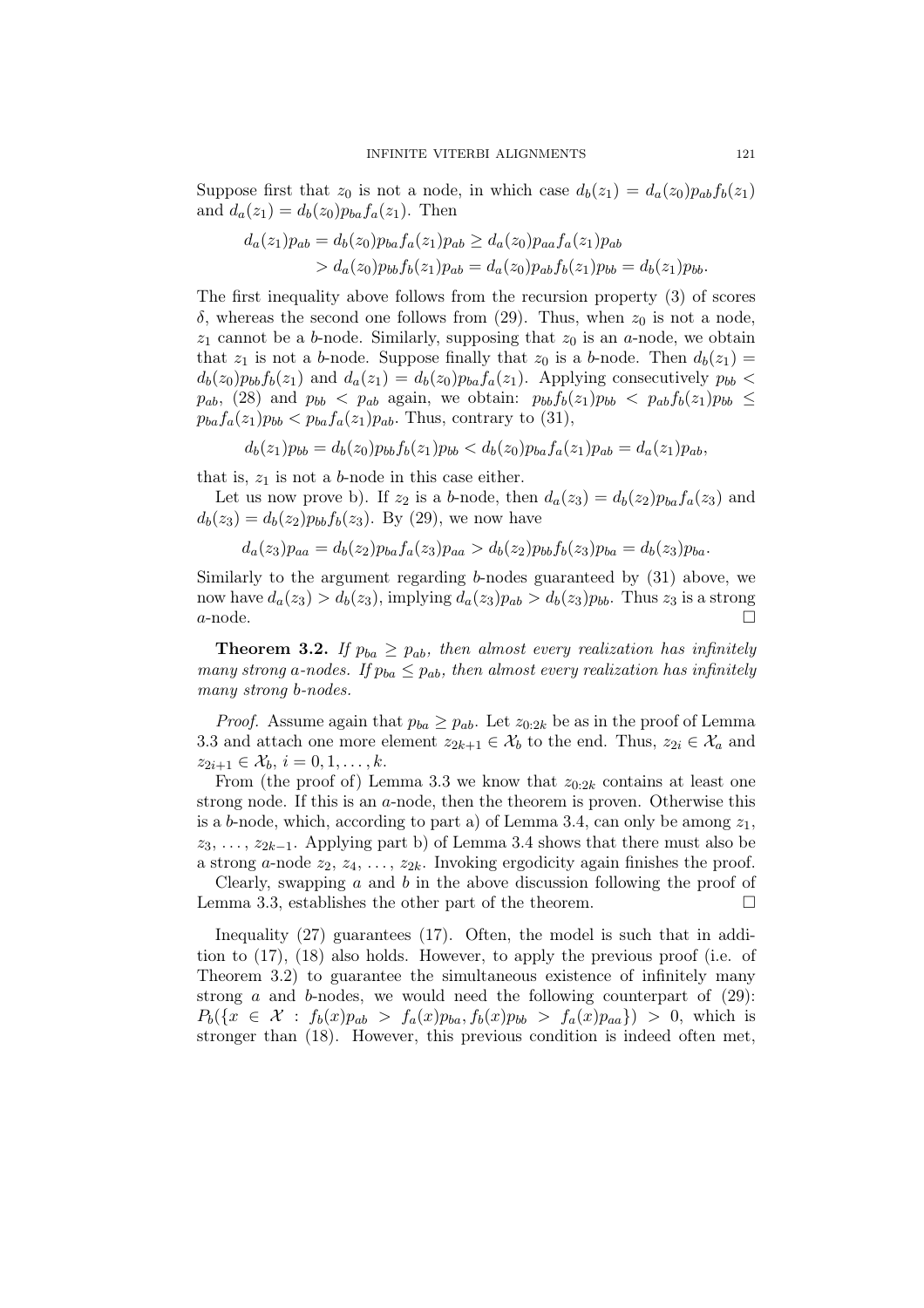resulting in infinitely many strong a- and b-nodes (in almost every realization  $x_{1:\infty}$ ).

Lemma 3.3 appears without proof as Theorem 10 in Caliebe (2006). The author of Caliebe (2006) actually suggests that Theorem 10 and other results for case 2 are analogous to the corresponding results for case 1, mainly Theorem 7 (of the same work). It is further stated in Caliebe (2006) that the proofs of those results are not given as they "are very similar" to the corresponding proofs in case 1. Our present workings actually show that case 2 is quite dissimilar to case 1 (due to the fluctuating nature of the typical Viterbi alignment) and in particular requires a more careful treatment. Note that, even if Theorem 10 in Caliebe (2006) assumed (8) and (9) (as Theorem 7 in Caliebe (2006) does) to help one to prove this theorem by analogy to Theorem 7, it is still not clear how the two proofs could be very similar.

3.4. Case 3 (the mixture model). Recall that every observation in this case is a (not necessarily strong) node. Furthermore, every observation from  ${x \in \mathcal{X} : \pi_a f_a(x) > \pi_b f_b(x)}$  is a strong a node. Thus, we have the following counterpart of Theorems 3.1 and 3.2.

**Theorem 3.3.** If  $\pi_a \geq \pi_b$ , then almost every realization has infinitely many strong a-nodes. If  $\pi_a \leq \pi_b$ , then almost every realization has infinitely many strong b-nodes.

#### 4. Conclusion

In summary, we have proved Theorem 4.1 stated below and providing a basis for the piecewise construction and asymptotic analysis of the Viterbi alignments of two-state HMMs.

**Theorem 4.1.** Almost every realization of the two-state HMM has infinitely many strong barriers. Furthermore

- a) if the transition probabilities satisfy  $p_{aa} \geq p_{ba}$  then (almost every realization of) the chain has infinitely many strong s-barriers where s is such that  $p_{ss} = \max\{p_{aa}, p_{bb}\},\$
- b) otherwise (i.e. if  $p_{aa} < p_{ba}$ ) (almost every realization of) the chain has infinitely many strong s-barriers where s is such that  $p_{ts}$  =  $\max\{p_{ab},p_{ba}\}\$  (for some  $t \in S$ ).

#### References

- Baum, L. E. and Petrie, T. (1966), Statistical inference for probabilistic functions of finite state Markov chains. Ann. Math. Statist. 37, 1554–1563.
- Bilmes, J. (1998), A gentle tutorial of the EM algorithm and its application to parameter estimation for Gaussian mixture and hidden Markov models, Tech. Rep. 97–021, International Computer Science Institute, Berkeley, CA, USA.
- Caliebe, A. (2006), Properties of the maximum a posteriori path estimator in hidden *Markov models*, IEEE Trans. Inform. Theory  $52$  (1),  $41-51$ .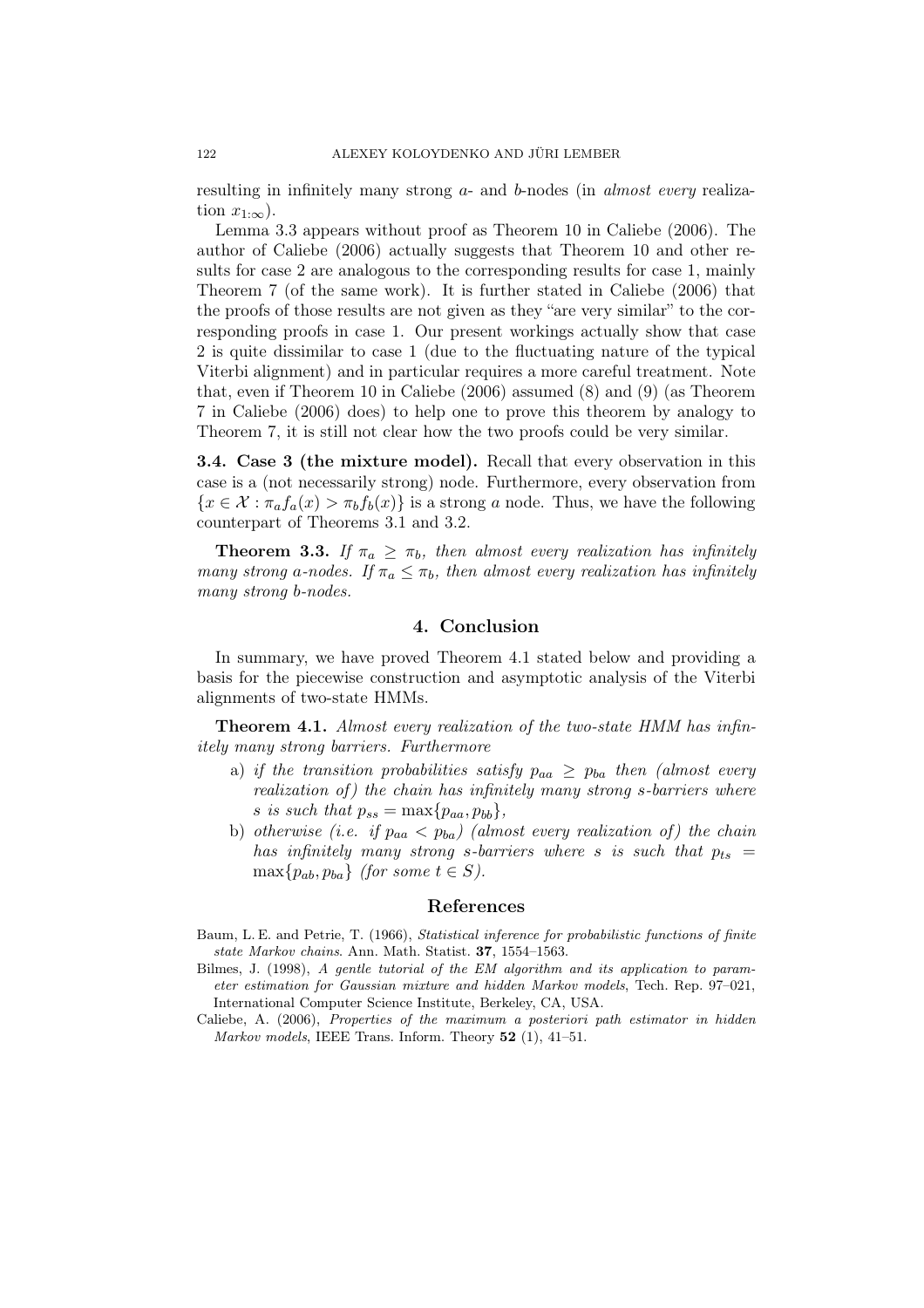#### REFERENCES 123

- Caliebe, A. and Rösler, U. (2002), Convergence of the maximum a posteriori path estimator in hidden Markov models, IEEE Trans. Inform. Theory 48 (7), 1750–1758.
- Cappé, O., Moulines, E. and Rydén, T. (2005), Inference in hidden Markov models, Springer Series in Statistics, Springer, New York.
- Durbin, R., Eddy, S. A. K., and Mitchison, G. (1998), Biological Sequence Analysis: Probabilistic Models of Proteins and Nucleic Acids, Cambridge University Press.
- Eddy, S. (2004), What is a hidden Markov model?, Nature Biotechnology  $22$  (10), 1315 1316.
- Ephraim, Y. and Merhav, N. (2002), Hidden Markov processes, IEEE Trans. Inform. Theory 48 (6), 1518–1569, special issue on Shannon theory: perspective, trends, and applications.
- Genon-Catalot, V., Jeantheau, T., and Larédo, C. (2000), Stochastic volatility models as hidden Markov models and statistical applications, Bernoulli 6 (6), 1051-1079.
- Huang, X., Ariki, Y., and Jack, M. (1990), Hidden Markov Models for Speech Recognition, Edinburgh University Press, Edinburgh, UK.
- Jelinek, F. (1976), Continuous speech recognition by statistical methods, Proc. IEEE 64, 532–556.
- Jelinek, F. (2001), Statistical Methods for Speech Recognition, The MIT Press, Cambridge, MA, USA.
- Ji, G. and Bilmes, J. (2006), Backoff model training using partially observed data: Application to dialog act tagging; In: Proc. Human Language Techn. Conf. NAACL, Main Conference. Association for Computational Linguistics, New York City, USA, pp. 280– 287, URL http://www.aclweb.org/anthology/N/N06/N06-1036
- Juang, B.-H. and Rabiner, L. (1990), The segmental K-means algorithm for estimating parameters of hidden Markov models, IEEE Trans. Acoust. Speech Signal Proc. 38 (9), 1639–1641.
- Koloydenko, A., Käärik, M., and Lember, J. (2007), On adjusted Viterbi training, Acta Appl. Math. 96 (1-3), 309–326.
- Krogh, A. (1998), Computational Methods in Molecular Biology. Elsevier Science.
- Lember, J. and Koloydenko, A. (2007), Adjusted Viterbi training: A proof of concept, Probab. Eng. Inf. Sci. 21 (3), 451–475.
- Lember, J. and Koloydenko, A. (2008), The Adjusted Viterbi training for hidden Markov models, Bernoulli 14 (1), 180–206.
- Leroux, B. G. (1992), Maximum-likelihood estimation for hidden Markov models, Stochastic Process. Appl. 40 (1), 127–143.
- Lomsadze, A., Ter-Hovhannisyan, V., Chernoff, V., and Borodovsky, M. (2005), Gene identification in novel eukaryotic genomes by self-training algorithm, Nucleic Acids Res. 33 (20), 6494–6506.
- McDermott, E. and Hazen, T. (2004), Minimum classification error training of landmark models for real-time continuous speech recognition; In: Proc. ICASSP.
- Ney, H., Steinbiss, V., Haeb-Umbach, R., et al. (1994), An overview of the Philips research system for large vocabulary continuous speech recognition, Int. J. Pattern Recognit. Artif. Intell. 8 (1), 33–70.
- Och, F. and Ney, H. (2000), Improved statistical alignment models; In: Proc. 38th Ann. Meet. Assoc. Comput. Linguist. Assoc. Comput. Linguist., pp. 440 – 447.
- Padmanabhan, M. and Picheny, M. (2002), Large-vocabulary speech recognition algorithms, Computer **35** (4),  $42 - 50$ .
- Rabiner, L. and Juang, B. (1993), Fundamentals of Speech Recognition, Prentice-Hall, Inc., Upper Saddle River, NJ, USA.